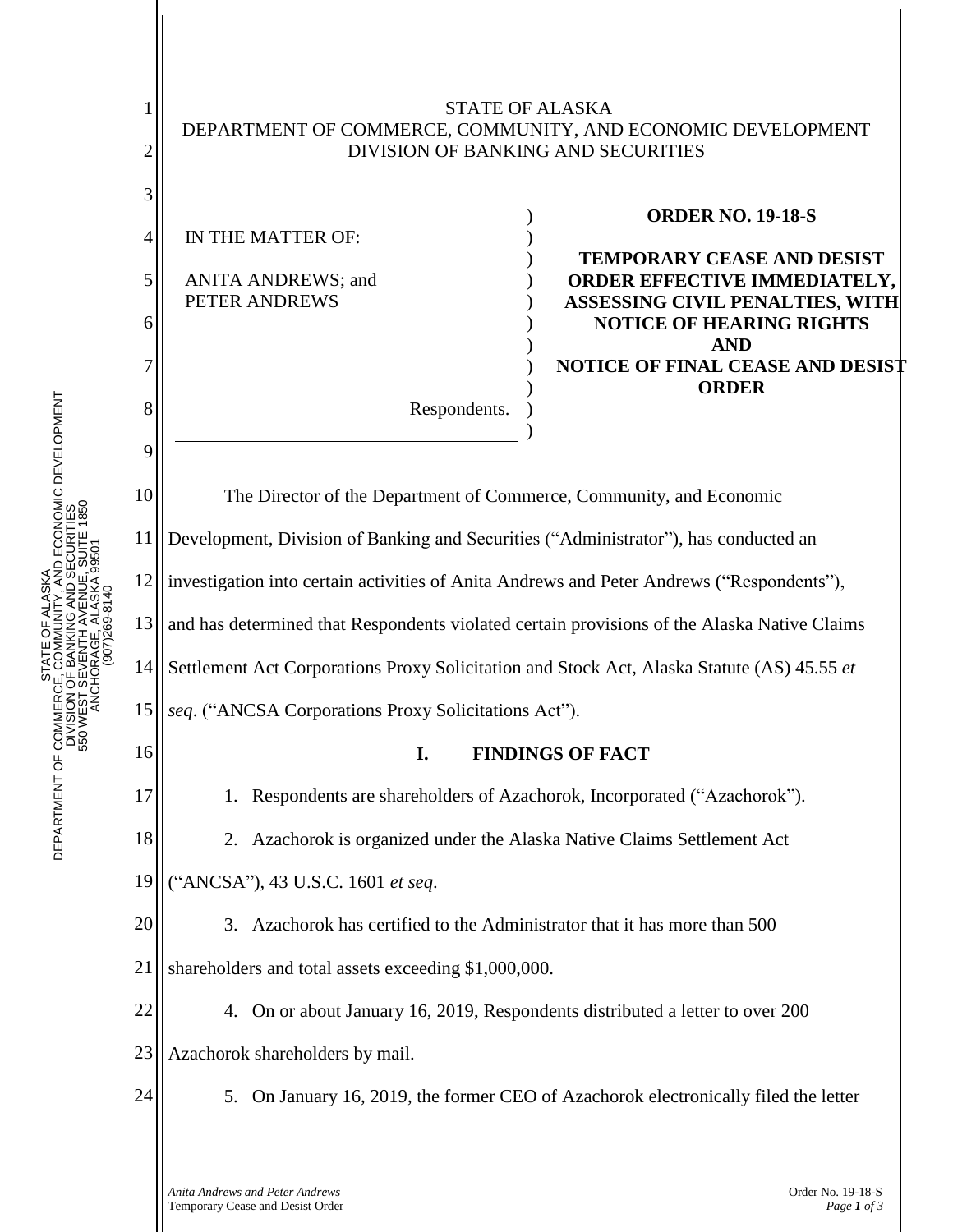8

9

10

11

12

15

16

1 with the Administrator on behalf of Respondents.

2 3 4 5 6. The letter stated: "[J L., H. P., and F. H.] distributed the [Azachorok] Annual Shareholder Meeting Packet without full board approval . . . ." The letter also stated: "[J.L., H.P., and F.H.] have spent approximately \$1 million on legal fees to remove [the Former CEO of Azachorok]."

6 7 7. Respondents did not file with the Administrator a dated, written proxy statement containing the disclosures required under 3 AAC 08.355.

8. Respondents stated to the Administrator that, as of March 7, 2019, Azachorok had not distributed its annual meeting packet or its proxy to shareholders.

9. As of February 25, 2019, Azachorok had spent less than \$150,000.00 on legal fees to investigate and remove the Former CEO of Azachorok.

## **II. CONCLUSIONS OF LAW**

13 14 1. Respondents are subject to the filing requirements of AS 45.55.139 because they are shareholders of Azachorok and Azachorok is subject to the filing requirements.

2. The letter distributed by Respondents is a "proxy statement" as defined in 3 AAC 08.365(14) because it is a communication that was made available to shareholders under

17 circumstances reasonably calculated to result in the procurement, withholding, or revocation of

18 a proxy.

19 20 21 22 23 3. Respondents violated 3 AAC 08.315(a) by materially misrepresenting that the Azachorok Annual Meeting Packet and Proxy were distributed to shareholders, and that Azachorok had spent \$1,000,000.00 on legal fees to remove the Former CEO of Azachorok. 4. Respondents violated 3 AAC 08.355 by failing to file with the Administrator required disclosures relating to proxy solicitation.

24